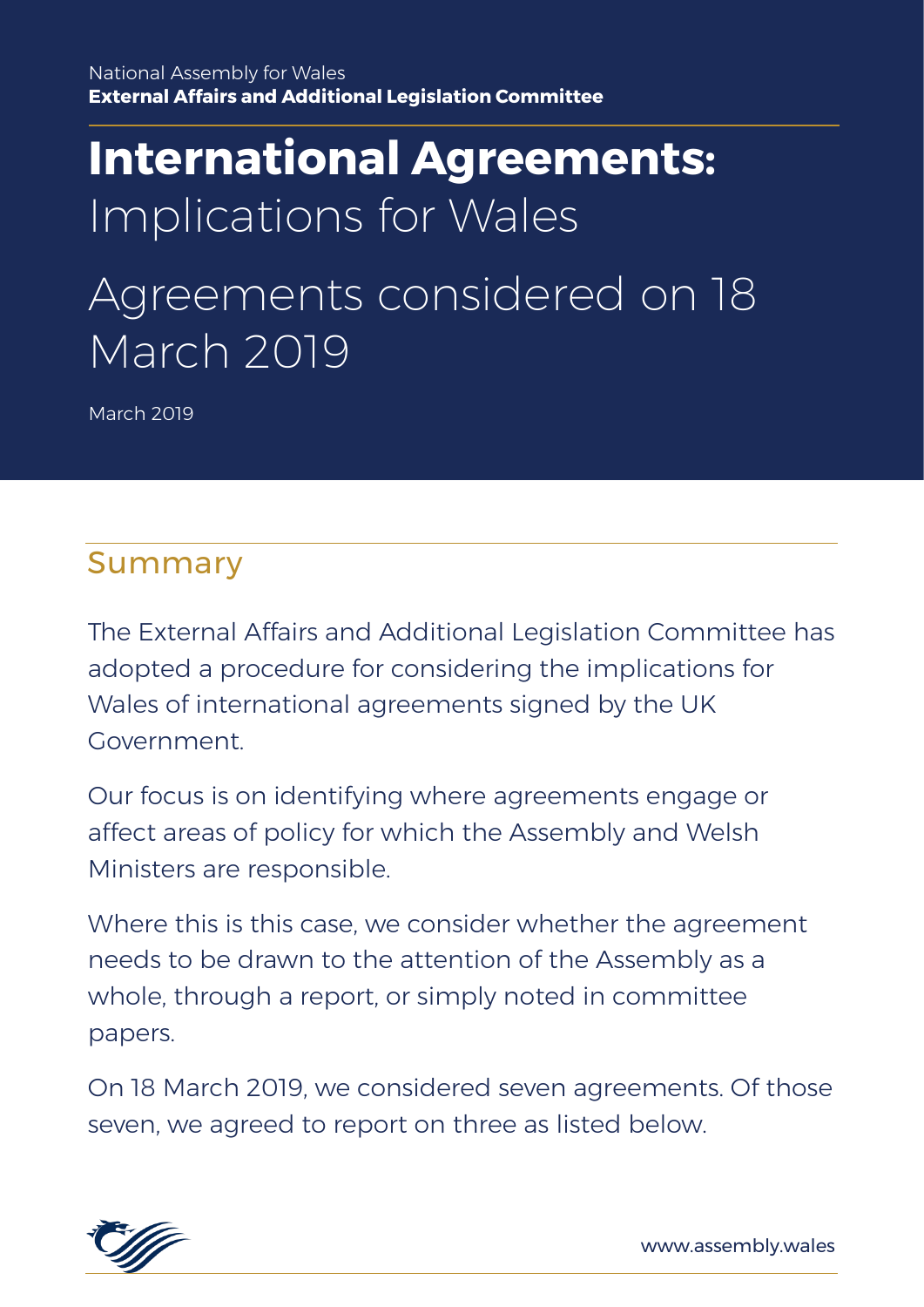# Introduction

1. On 18 March 2019, we considered seven international agreements that have been signed recently by the UK Government.

- 2. The agreements we considered were:
	- **UK-Switzerland Trade Agreement**
	- **•** Palestine trade agreement
	- **·** Israel trade agreement
	- **1994 Agreement on Government Procurement**
	- **Revised Agreement on Government Procurement**
	- **■** Mutual recognition agreement between the UK and the US
	- Agreement between the US and the UK on the mutual recognition of certificates of conformity for marine equipment

**3.** We agreed to report on three of the agreements considered, to highlight concerns that have been raised around consultation with the devolved governments.

4. They are the:

- **·** UK-Switzerland Trade Agreement
- **•** Palestine trade agreement
- Israel trade agreement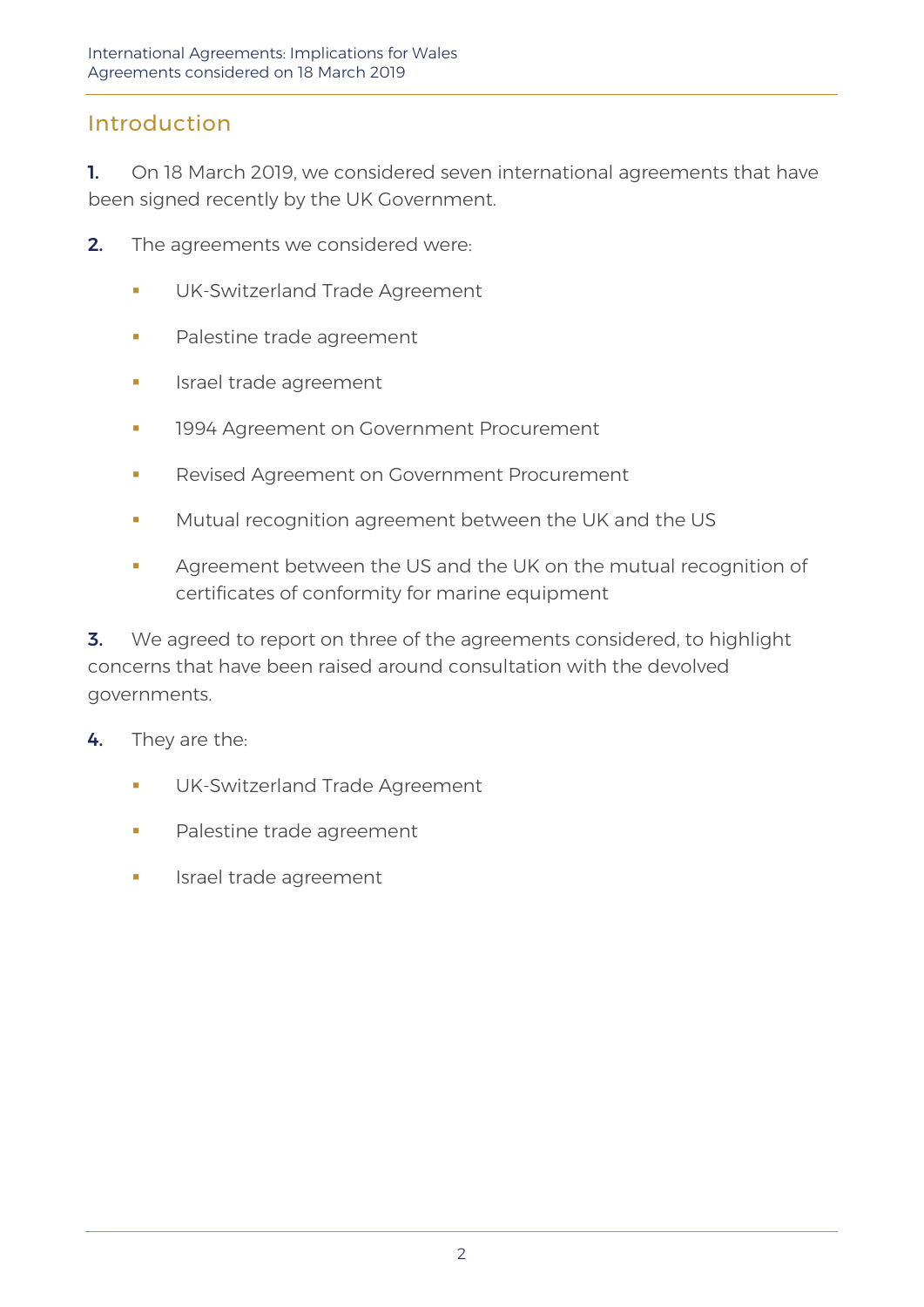# 1. UK-Switzerland Trade Agreement

# Background

1. The UK-Switzerland Trade Agreement is a trade continuity agreement.

**2.** The text of the agreement and associated explanatory materials published by the UK Government are [available online.](https://www.gov.uk/government/collections/uk-switzerland-trade-agreement) 

**3.** The agreement was laid before Parliament on 20 February and the CRAG Act 21-day period ends on 27 March 2019.

#### Legal assessment

Does the agreement engage the Assembly's competence?

Yes, the agreement engages the Assembly's competence.

### Policy assessment

Are there policy implications for Wales?

Yes, as detailed under this section.

4. The UK's current trading arrangements (as part of the EU) with Switzerland are complex. There is no single comprehensive trade agreement between the EU and Switzerland but a series of smaller agreements that have been built up over 47 years. Insofar as these agreements concern trade, they focus on trade in goods, whilst also addressing some other areas such as government procurement. There is no comprehensive agreement on trade in services to replicate. The trade in goods covered by the agreements covers a number of agreements in relation to trade in goods generally; agriculture and fisheries; mutual recognition arrangements; procurement; anti-fraud; customs security; and rules of origin. These agreements have been combined using an umbrella instrument.

# Trade between the UK and Switzerland

**5.** Total trade in goods and services between the UK and Switzerland was £32.1 billion in 2017, 2.5% of UK total trade, making it the UK's 10<sup>th</sup> largest trading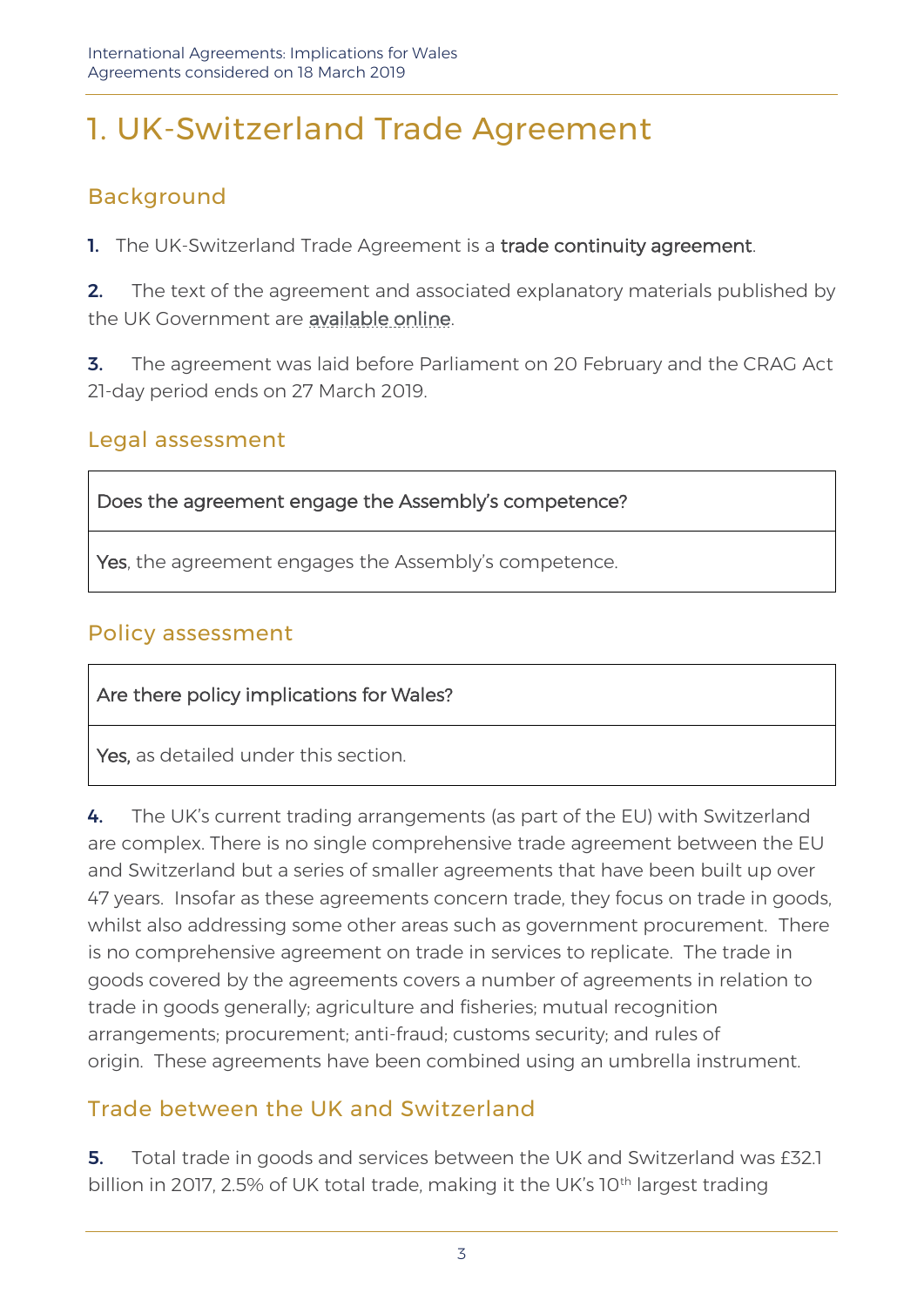partner. The UK exported £20.2 billion of goods and services to Switzerland in 2017, while it imported £11.9 billion from Switzerland.

6. The main exports of goods and services from the UK to Switzerland in 2017 were:

- **•** Precious stones and metals £10.7 billion;
- Other business services (legal, accounting, management consulting) £6.5 billion;
- **EXECUTE:** Financial services £2 billion:
- **Travel services £1.2 billion: and**
- Works of art, collectors pieces and antiques £1.1 billion

**7.** The main imports of goods and services by the UK from Switzerland in 2017 were:

- **•** Precious stones and metals £4.2 billion:
- **•** Pharmaceutical products £3.3 billion;
- Other business services (legal, accounting, management consulting) £1.1 billion;
- **Travel services £777 million; and**
- **•** Clocks, watches and parts £750 million

8. [In 2017](https://www.uktradeinfo.com/Statistics/BuildYourOwnTables/Pages/Table.aspx) trade in goods between Wales and Switzerland was £281 million, 0.8% of total Welsh trade in goods. Wales exported £159 million worth of goods to Switzerland in 2017, with Switzerland being Wales' 18<sup>th</sup> largest export destination for goods. Wales imported £122 million worth of goods from Switzerland. The main exports of goods from Wales to Switzerland in 2017 were:

- **■** Medicinal and pharmaceutical products £83.8 million;
- **•** Power generating machinery and equipment £19.3 million;
- **•** Office machines and automated data processing machines £7.4 million;
- **Electrical machinery and appliances £5.2 million; and**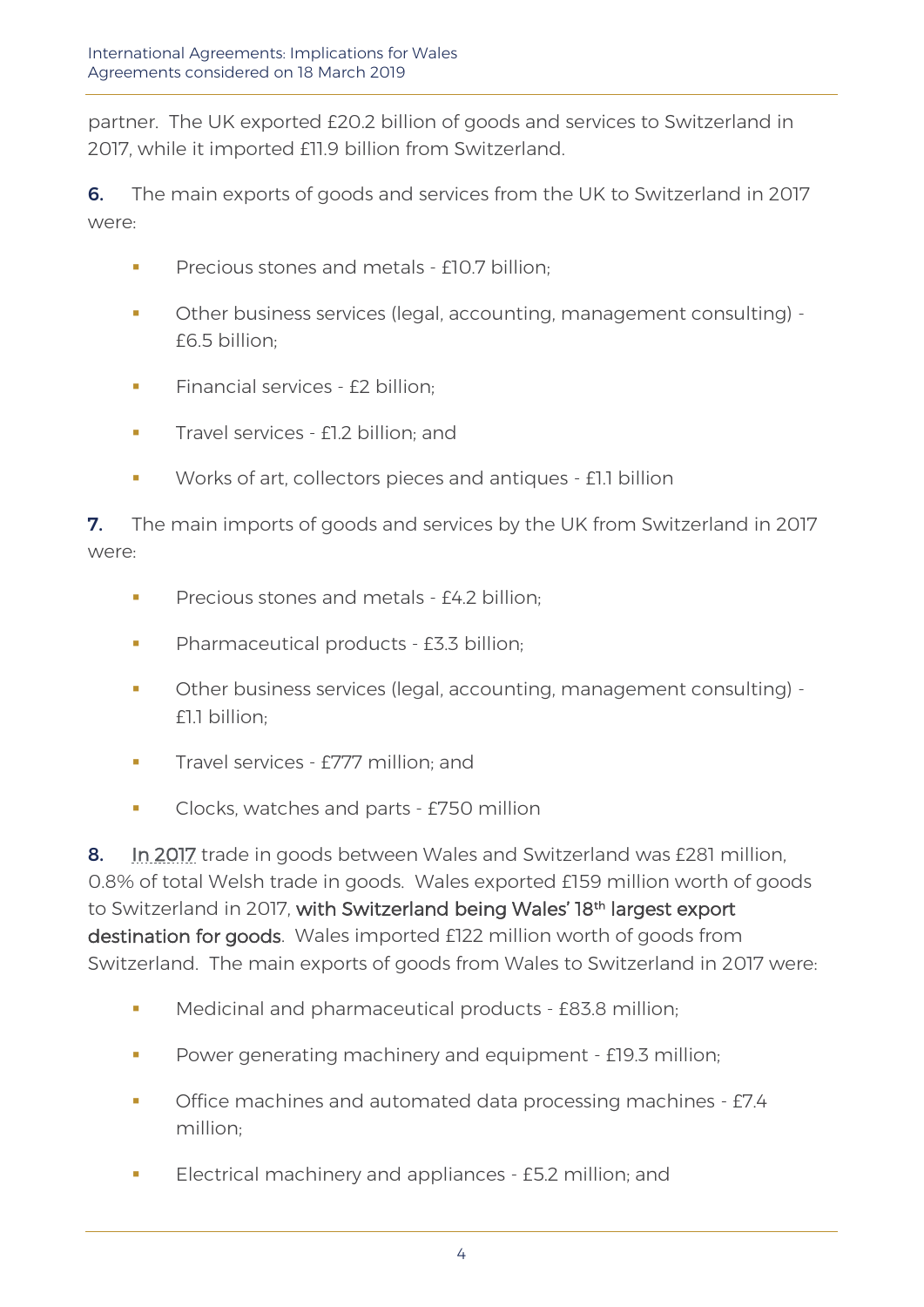- General industrial machinery and equipment and plant machinery £4.8 million
- 9. The main imports of goods to Wales from Switzerland in 2017 were:
	- **■** Medicinal and pharmaceutical products £51.2 million;
	- Organic chemicals £15.7 million;
	- **•** Other transport equipment (luggage trucks, sledges, handcarts., shopping carts) - £14.1 million;
	- Power generating machinery and equipment £9.6 million; and
	- Professional and scientific instruments and apparatus £4.1 million

10. The latest data available on Welsh service exports to Switzerland is [from 2015](https://www.ons.gov.uk/businessindustryandtrade/internationaltrade/datasets/serviceexportsbydestinationandindustrynuts1areasgreatbritain) – with data on imports of services not being available. In 2015 Wales exported £67 million worth of services to Switzerland, 4.1% of total Welsh services exports, making it Wales' 5<sup>th</sup> largest export destination for services. Wales' main service exports to Switzerland were manufacturing services (£31 million) and information and communication services (£21 million).

# How the UK-Switzerland agreement compares to the EU-Switzerland agreement

#### Price compensation mechanism

**11.** Protocol 2 of the Incorporated EU-Switzerland Free Trade Agreement includes a Price Compensation Mechanism which allows parties to apply duties on certain processed agricultural products that compensate for different price levels of certain raw materials included in the processed products. This Price Compensation Mechanism has been adapted in order to make the mechanism operable in a UK - Switzerland bilateral context. The agreed mechanism ensures that Switzerland, when using this mechanism, would not impose higher duties on UK products than it imposes on imports from the EU. Similarly, in the event the mechanism was used by the UK, the UK would not impose higher duties on imports from Switzerland than those imposed by the EU on imports from Switzerland. This is a technical change that provides for continuity of effect.

#### Rules of origin

12. Protocol 3 of the EU-Switzerland Free Trade Agreement addresses rules of origin. It has been agreed in the UK-Switzerland Trade Agreement that EU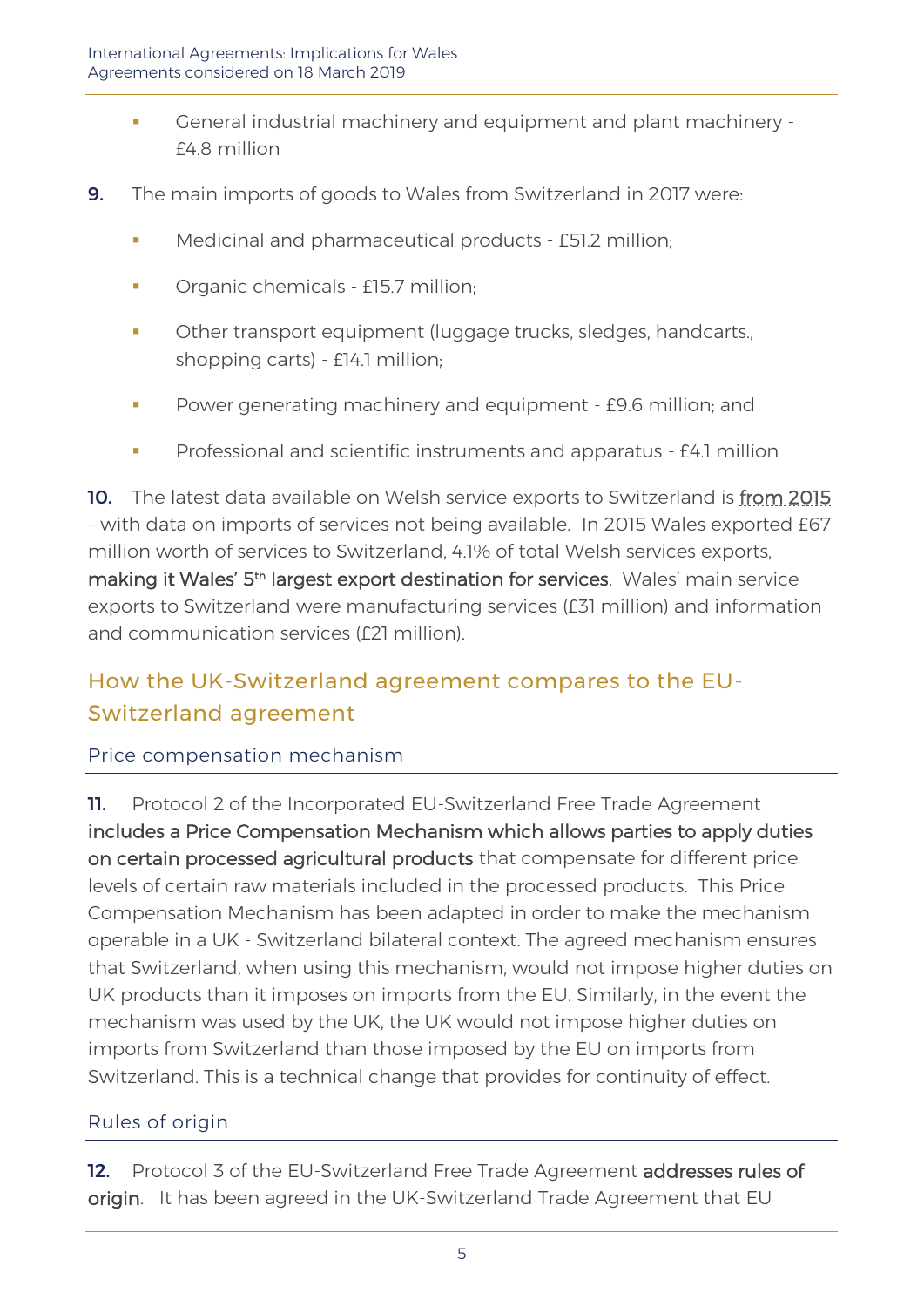materials can be cumulated in the UK's and Switzerland's exports to one another. Furthermore, EU processing can be cumulated in UK exports to Switzerland. Unless and until a preferential trade agreement between the UK and the EU is applicable, these cumulation arrangements will continue for an interim period of 3 years from the point of the UK's exit from the EU. Not later than six months before the end of this interim period, the UK and Switzerland shall consult as to whether the period should be extended or whether the relevant provisions require modification.

#### Mutual recognition

13. The EU-Switzerland Mutual Recognition Agreement is an 'enhanced MRA' meaning that the Swiss and EU rules covered by the agreement are deemed to be equivalent to each other. This means that businesses only need to test a product against one set of regulatory requirements in order for it be accepted in both markets. The EU-Switzerland MRA covers 20 sectors, including good manufacturing practice for pharmaceuticals, automotive, machinery and toys.

14. The MRA contains provisions that are predicated on the recognition of legislative equivalence in certain areas between the EU and Switzerland and/or Switzerland having access to specific EU systems. Where this is the case, the UK and Switzerland have sought alternative arrangements to deliver continuity of effect in their bilateral relationship but in most areas of the MRA it has not yet been possible to find solutions for this problem.

15. Only three of these project chapters have been carried over to the UK-Switzerland agreement. These are motor vehicles; good laboratory practice; and medicinal products, good manufacturing practice inspection and batch inspection. These make up 76% of UK exports covered by the MRA and 84% of imports. On the other 17 product chapters, it has not been possible at this stage to agree that equivalence arrangements continue with Switzerland due to interdependencies with EU laws and systems. The areas where equivalence arrangements have not been carried over include:

- **■** Machinery;
- Personal Protective Equipment;
- Toys;
- **■** Medical Devices:
- **Gas Appliances and Boilers;**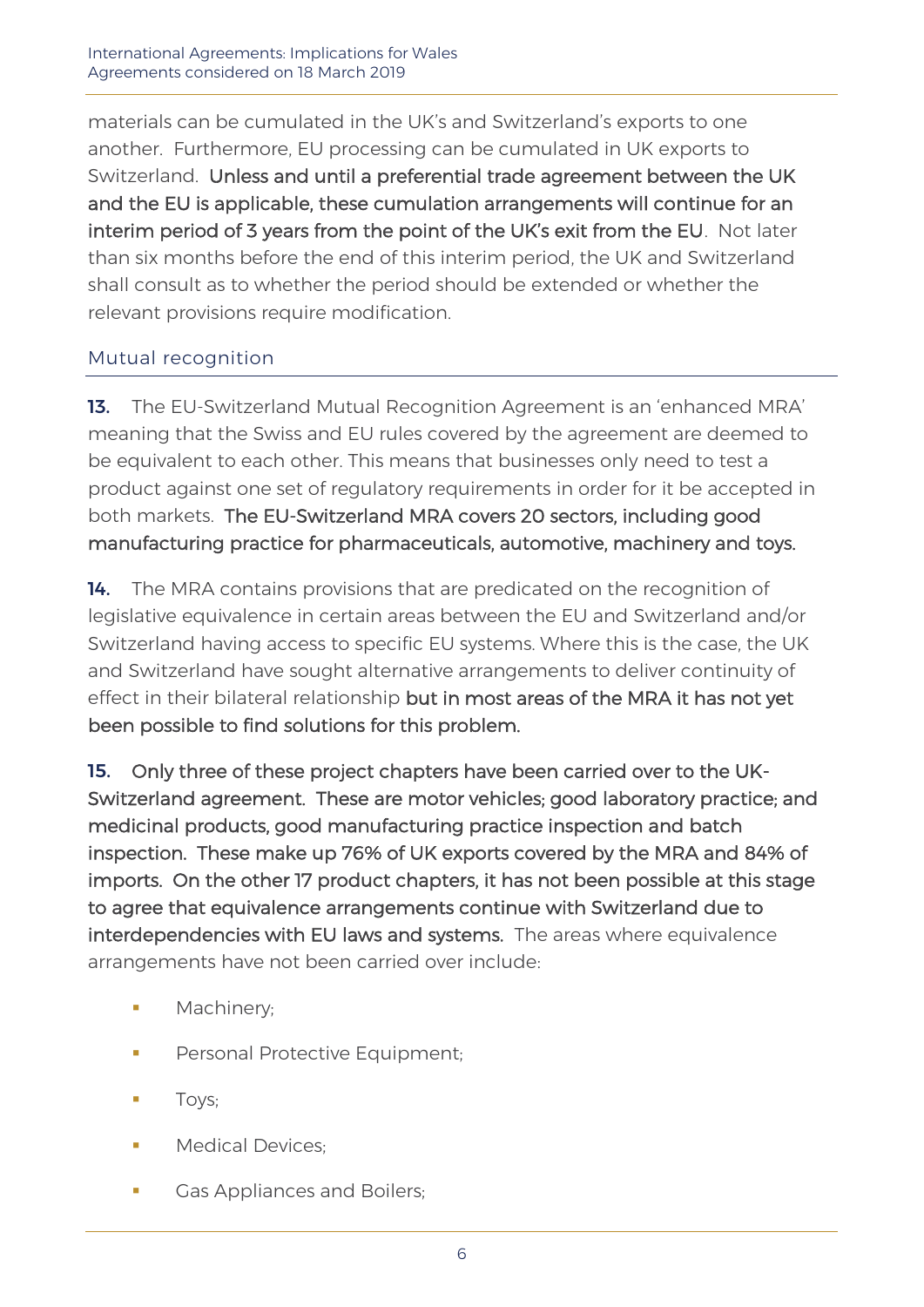- **Pressure Vessels:**
- Radio equipment and telecommunications terminal equipment;
- **Equipment and protective systems intended for use in potentially** explosive atmospheres;
- **Electrical equipment and electromagnetic compatibility:**
- **Construction plant and equipment;**
- **■** Measuring instruments and pre-packages;
- **EXECUTE Agricultural or forestry tractors;**
- Construction products;
- Lifts:
- **Biocidal products;**
- **•** Cableway installations; and
- Explosives for civil use.

#### 16. A number of these feature in the list of main Welsh exports to Switzerland.

17. In light of this, the UK has agreed with Switzerland - via a Memorandum of Understanding - to work together, alongside relevant regulatory bodies, to agree arrangements that will allow for the recognition of conformity assessment bodies in the areas covered by these product chapters. The relevant joint committee will have the power to bring this decision into effect, as and when both parties agree that it is possible to do so.

18. Similarly to MRAs, a number of chapters in the EU-Switzerland agreement on organics and sanitary/phytosanitary measures have not been transferred over to the UK-Switzerland agreement. This is not possible due to the current requirements for equivalence or harmonisation with EU laws and systems. As the shape of the future UK-EU relationship evolves these annexes will be revisited.

#### Tariff-rate quotas

19. Tariff-rate quotas have been resized based a range of evidence including historical usage data and trade flow data. In order to address future market access opportunities for UK and Swiss businesses, it was also agreed to use a proxy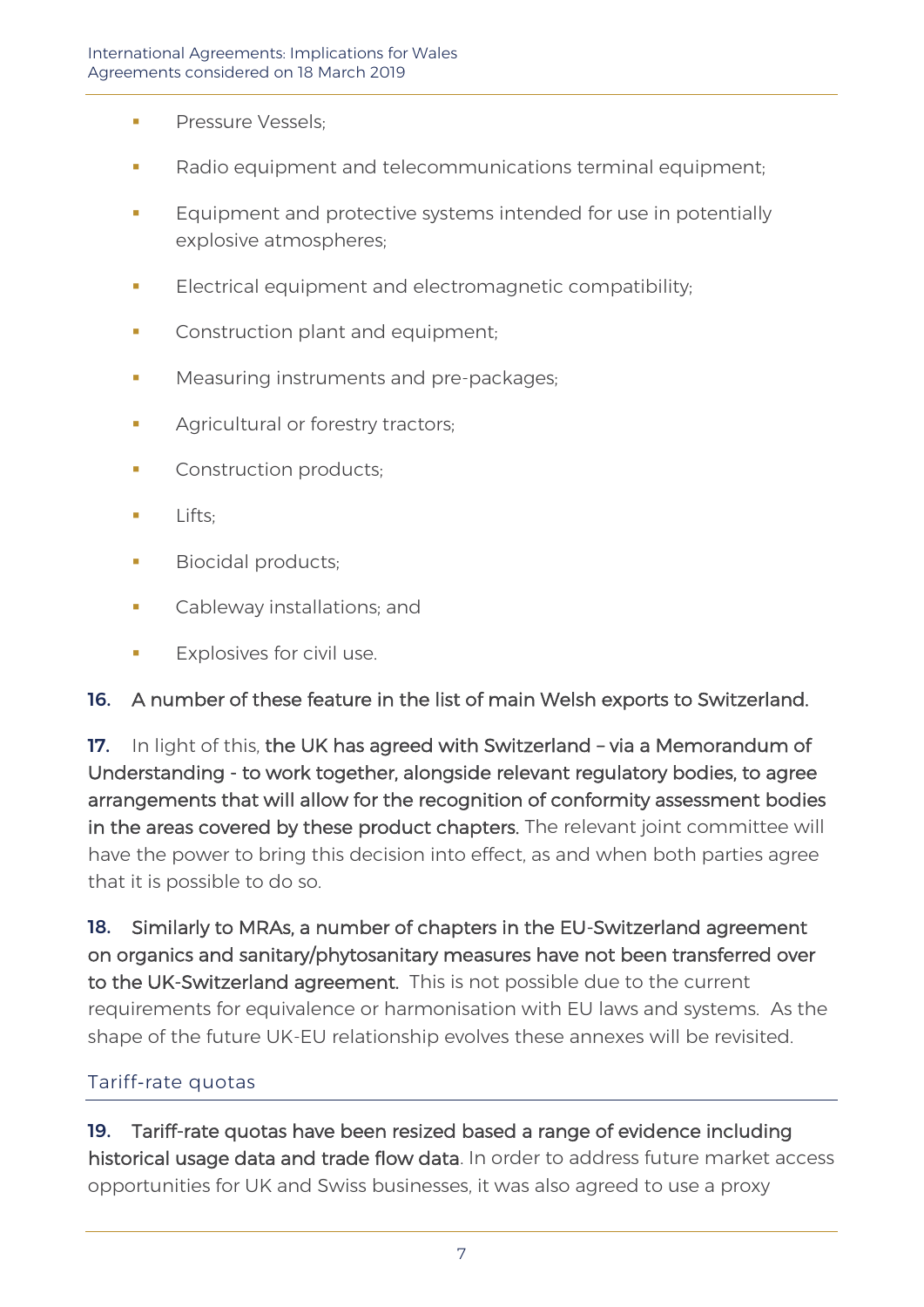indicator to set TRQs where data showed historic trade was low. This includes instances where the UK or Swiss usage of a TRQ was zero. Doing so allows future market access opportunities for UK and Swiss businesses. The tariff-rate quotas in the UK-Switzerland agreement are for food and drink products and plants.

#### Geographic indications protections

20. The UK-Switzerland Trade Agreement retains the Geographical Indications protections provided in the EU - Switzerland Trade Agreements for UK and Swiss GIs. The retained protections include those that extend to the territory of both Northern Ireland and the Republic of Ireland, known as 'transborder GIs', for Irish Whisky/Irish Whiskey/Uisce Beatha Eireannach and Irish Cream.

#### Customs security

21. The Switzerland-EU Incorporated Customs Security Agreement has been entirely disapplied in the UK-Switzerland agreement. This has been done because the continuation of this agreement would require the UK to reach an agreement with the EU on safety and security. Upon entry into force of the UK-Switzerland Trade Agreement, the Joint Committee shall examine whether this agreement should be applied with or without modifications following consideration of the UK-EU relationship in this subject matter. The impact of this is that the loss of mutual recognition of the UK's Authorised Economic Operators (AEO) scheme with Switzerland, which would result in UK AEO accredited traders/businesses missing out on the benefits of being a recognised trusted trader, for example fewer checks at the Swiss border.

#### Memorandum of Understanding

22. A Memorandum of Understanding (MoU) has also been signed between the UK and Switzerland. This commits the UK and Switzerland to continuing discussions about ensuring continuity in our trade relations before the UK-Switzerland Trade Agreement comes into effect. In particular, these will focus on areas of the Incorporated Agreements that are suspended in the Agreement at present.

23. The MoU contains a specific commitment to work towards arrangements that allow for the mutual recognition of conformity assessment bodies in sectors covered by the EU-Switzerland Mutual Recognition Agreement with the aim of bringing these into effect on the date that the UK-Switzerland Trade Agreement comes into effect.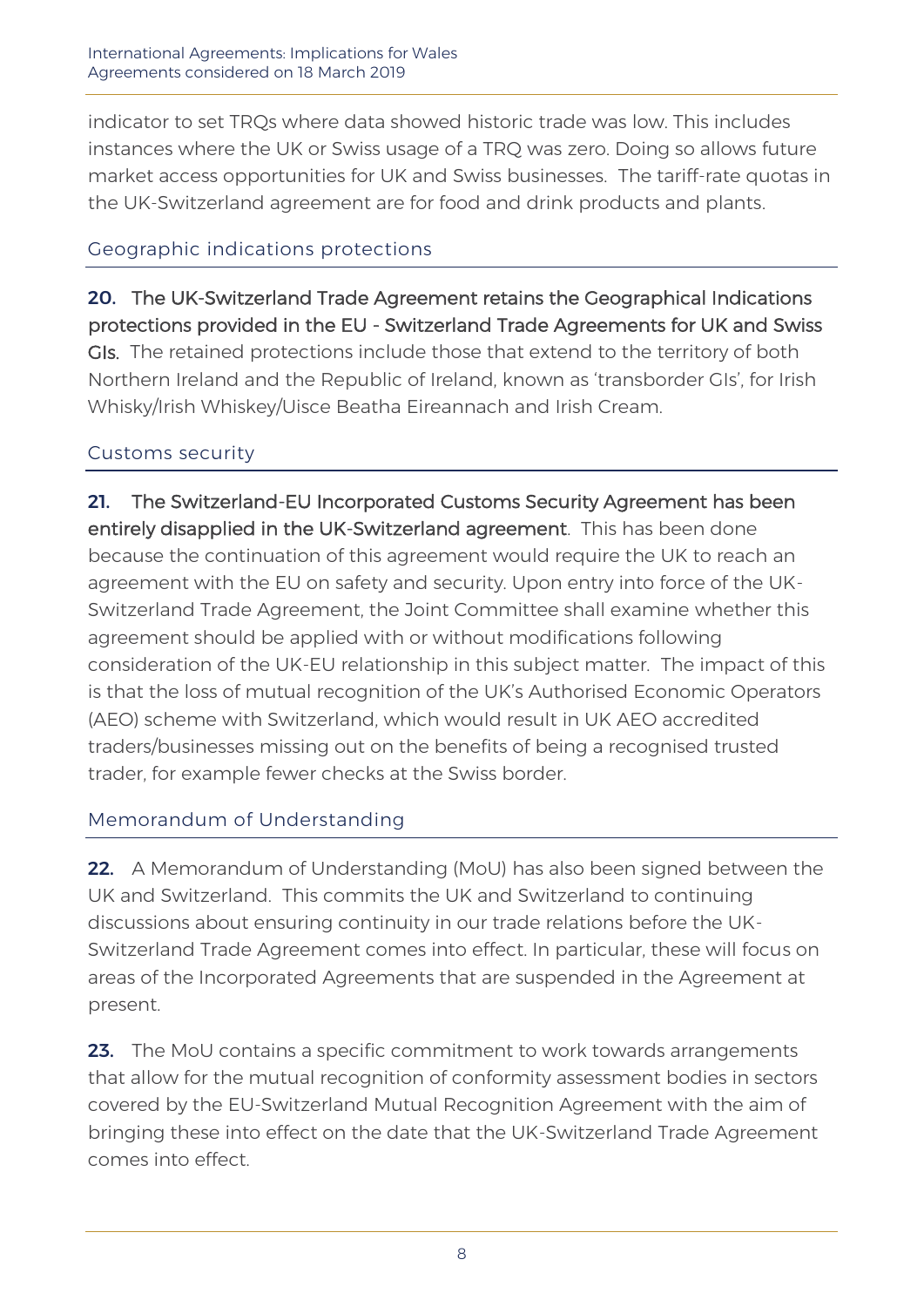24. The UK and Switzerland will conduct exploratory discussions with a view of replacing or modernising the UK-Switzerland Trade Agreement within 24 months from the date the UK withdraws from the EU, regardless as to whether the UK-Switzerland Trade Agreement has come into effect by that point.

#### Not a simple rollover? Disapplication of provisions

**25.** The trade agreement signed by the UK and Switzerland provides for bilateral reciprocal rights and obligations under the agreement after the exit date. Although it is stated that the UK-Switzerland agreement replicates the EU-Switzerland FTA "as far as possible," it is important to note that it is not a matter of simply rolling over the EU-Switzerland trade relationship.

26. The UK explanatory memorandum indicates where continuity is possible and where provisions have been "disapplied," while the MoU lists a number of areas where further negotiations and/or examination is needed. In other words, there are quite a few areas that are not (yet) part of the UK-Switzerland trade agreement. This means in turn that if there's no "orderly" Brexit – i.e. either a hard Brexit on 29 March or no agreement is reached between the EU and the UK at a later stage – and the UK-Switzerland trade agreement will kick in, these provisions, which are currently part of the EU-Switzerland FTA, shall not apply to UK-Switzerland trade and will therefore also affect trade between Wales and Switzerland.

27. If there is an EU-UK deal, then UK and Switzerland may need to negotiate further to make sure these missing issues/areas are included in the agreement.

#### Agriculture

**28.** In case no agreement is reached between the UK and the EU, the Switzerland-EU Agreement on Agriculture will no longer be applicable from the withdrawal date. The trade agreement between UK and Switzerland provides for the continuing application of existing mutual rights and obligations in the Agreement on Agriculture between Switzerland and the EU as far as possible.

29. This is relatively straight forward in those areas of that are not based on harmonisation of legislation or recognition of regulations equivalence (e.g. customs quotas, free trade in cheese, geographical indications, wine and spirits, marketing standards for fresh fruit and vegetables). Bilateral solutions may be agreed based on the Agreement on Agriculture between Switzerland and the EU, after which UK-Switzerland trade relations in these areas can essentially be continued as before.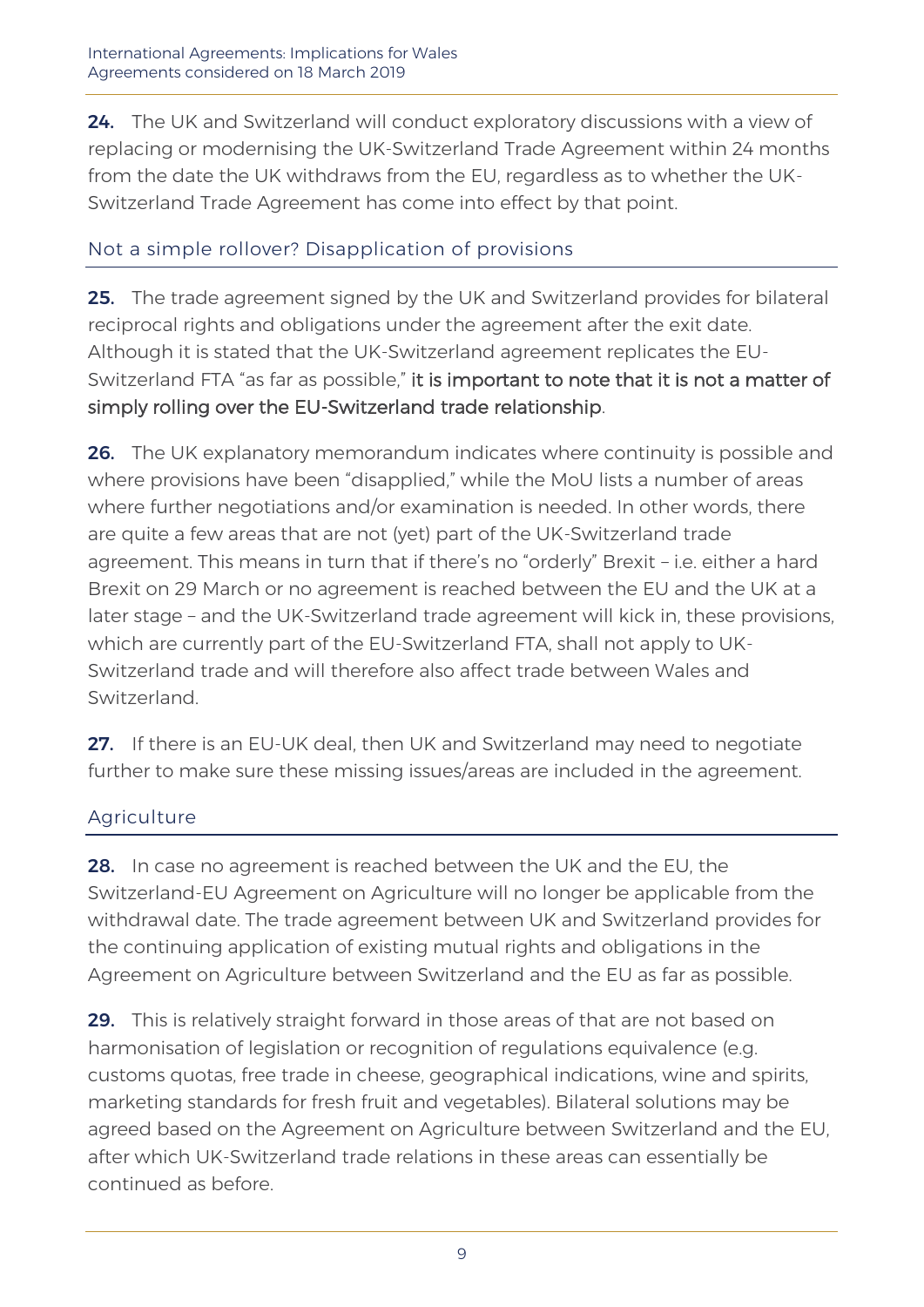**30.** However, it is stated in the MoU, that the UK and Switzerland still need to examine whether the status quo can also be maintained in the area of non-tariff issues. That is, it is currently unclear whether the following chapters of the Switzerland-EU Agriculture Agreement may be applied between the UK and Switzerland with or without further modifications or be replaced by new arrangements in the interest of both parties:

- Chapter 4-plant health
- **•** Chapter 5—animal feed
- **•** Chapter 6-seeds
- Chapter 9 organically produced agricultural products and foodstuffs

**31.** If no agreement is reached on these issues, UK businesses and private individuals would only be able to import feed from the UK if the corresponding Swiss regulations were met, which could have serious implication for UK agriculture exports.

**32.** There is the same kind of uncertainty regarding Chapter II of the Switzerland-EU Agreement on Agriculture, which deals with animal-health and zootechnical measures applicable to trade in live animals and animal products.

33. If no agreement is reached between the UK and the EU, the UK will no longer be part of the same veterinary area as Switzerland, which means that UK animals and products of animal origin can only be imported into Switzerland under specific conditions and trade may be interrupted.

**34.** Only when the EU decides to place the UK on its list of third countries can such interruption be avoided. The EU alone can determine how long this interruption will last, as Switzerland adopts the EU's lists. It is unlikely that the EU will place the UK on its list if the UK lowers its standards e.g. in light of a possible USA-UK trade agreement.

# Welsh Government view

**35.** In the External Affairs and Additional Legislation Committee on 4 March 2019, the Minister for International Relations and the Welsh Language **[stated that](http://record.assembly.wales/Committee/5278)**:

> The Swiss one is interesting, because it's—. I don't think it's—. It's not including it, rather than doing something new. So, that's still not a political change that's happening there, it's just being eliminated somehow. Now, there's not much we can do about that, so, again, I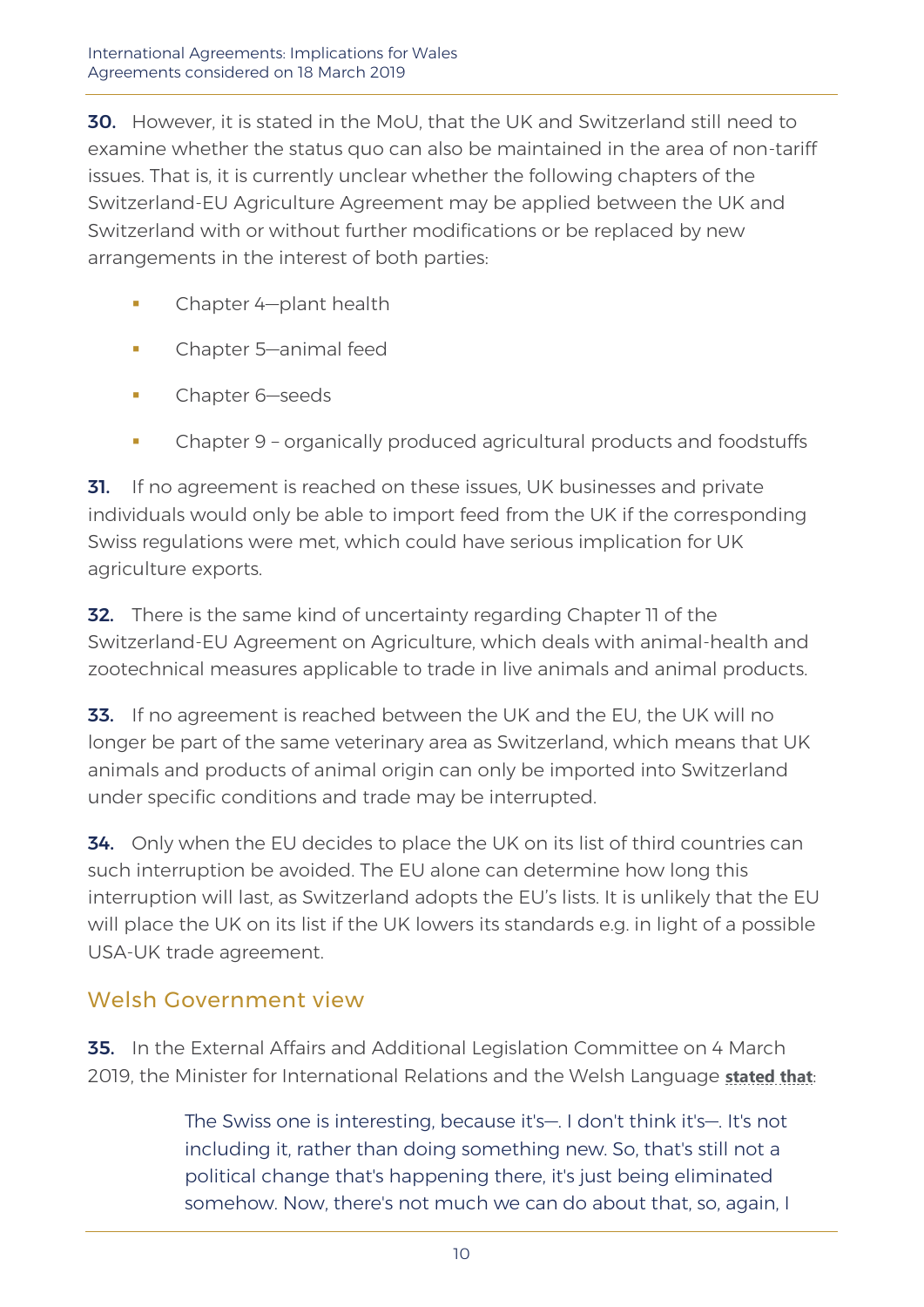#### think we'd rather have something and lock down those areas we can, in particular Switzerland, which is one of our top 10 export markets.

36. The Welsh Government's Deputy Director for International Trade, Emma Edworthy, [stated that](http://record.assembly.wales/Committee/5278) the changes to the Swiss agreement (chapters not being included from the EU-Swiss mutual recognition agreement, the sanitary/phytosanitary agreement and the disapplication of the customs security agreement) would not require a change in Welsh Government policy.

> Switzerland, for instance, has an agreement where, yes, it's not the same, but bits have been missed out, but none of those bits that have been missed out need a change in policy from our perspective. And the bits that've been missed out are in relation to the Swiss agreements with the EU, which really need us to have an agreement with the EU. So, those agreements can't be made between the UK and Switzerland until the agreement with the UK and EU is worked out. But we don't see them as a need to change policy in Wales.

# Level of consultation with the Welsh Government

37. The UK Government's [Explanatory Memorandum](https://assets.publishing.service.gov.uk/government/uploads/system/uploads/attachment_data/file/780102/EM_CS_Swiss_4.2019_FTA.odt) to the agreement states that:

> The Government is also in close contact with the Devolved Administrations and continues to engage the Governments of the territories for those international relations the UK is responsible.

International relations including the making of treaties is not devolved. However, as there is likely to be significant impact on Scotland, Wales and Northern Ireland, the government has regularly updated the Devolved Administrations and has shared the texts of parliamentary reports and explanatory memorandums with them.

38. The Minister for International Relations and the Welsh Language's [letter to](http://senedd.assembly.wales/documents/s85054/Correspondence%20from%20the%20Minister%20of%20International%20Relations%20and%20the%20Welsh%20Language%20to%20the%20Chair%20rega.pdf)  [the Committee on 26 February](http://senedd.assembly.wales/documents/s85054/Correspondence%20from%20the%20Minister%20of%20International%20Relations%20and%20the%20Welsh%20Language%20to%20the%20Chair%20rega.pdf) states that:

> DiT officials and my officials are in regular contact in relation to TAC – we receive weekly updates on the status of these agreements and more detailed conversations are held between senior officials on this specific topic every three weeks. At a Ministerial level myself (and my predecessor, the Minister for Economy and Transport) have had regular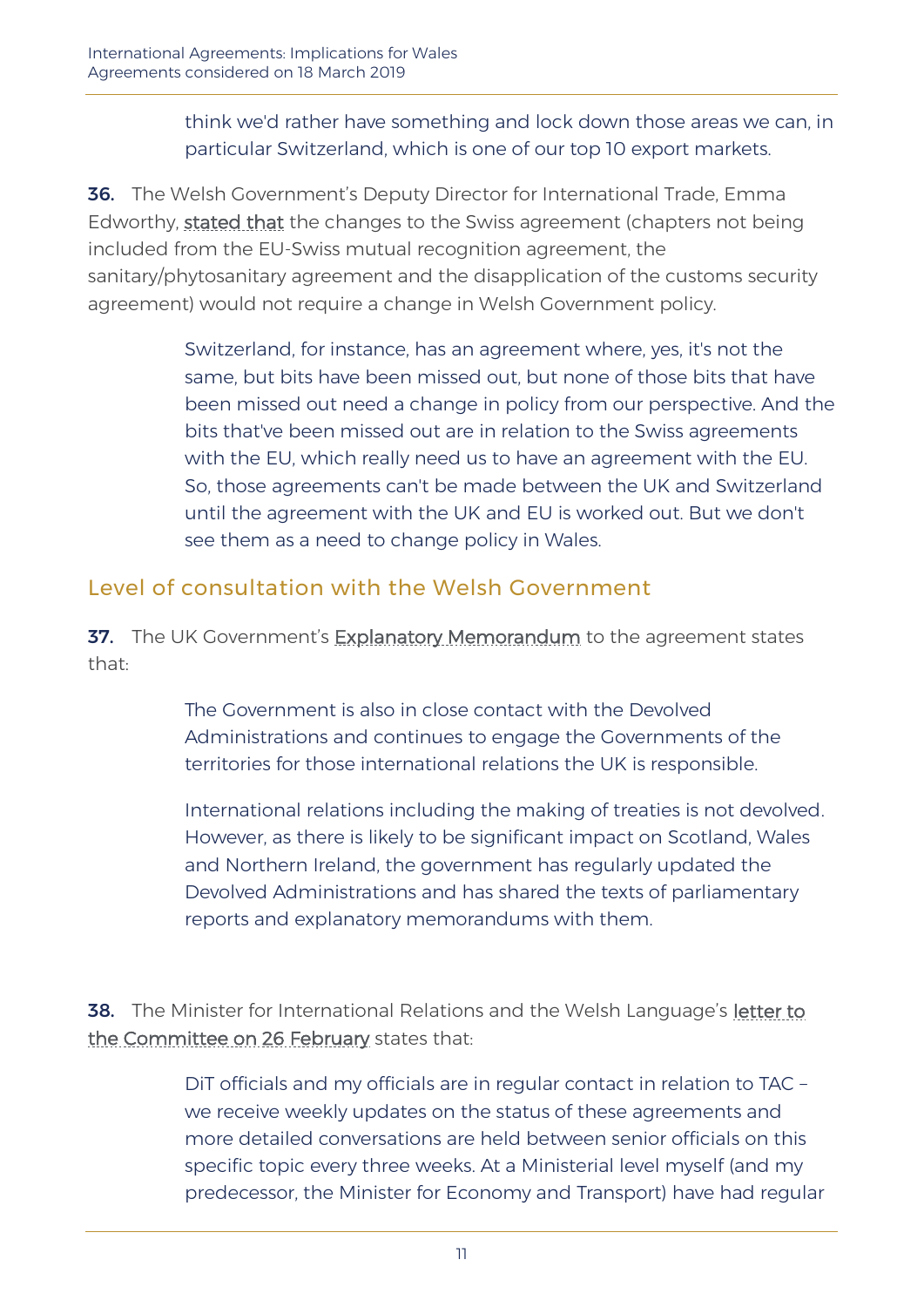telephone discussions with the Minister of State for Trade Policy, George Hollingbery, where 'no deal' projects such as this are covered.

39. However, Welsh Government officials have confirmed that the Welsh Government did not have sight of the draft text of the agreement before it was signed.

# Activity in other UK legislatures:

40. The House of Lords' EU Select Committee's [report, published on 13 March,](https://publications.parliament.uk/pa/ld201719/ldselect/ldeucom/315/31504.htm#_idTextAnchor001)  drew the agreement to the special attention of the House of Lords. It stated that the agreement differs significantly from the precursor agreement to which the UK is party as an EU Member State. It also reiterated its previous recommendation (in relation to the continuity trade agreements with Chile, Eastern and Southern Africa and the Faroe Islands) that the UK Government's explanatory material should state clearly whether there has been consultation with the devolved administrations, industry or other stakeholders.

41. The House of Lords report also focusses on many of the issues raised in this report i.e. the changes to mutual recognition arrangements, organic products, sanitary/phytosanitary measures and customs security arrangements.

42. The Department for International Trade told the House of Lords that the Government had not received specific feedback from industry stakeholders on the excluded chapters of the Mutual Recognition Agreement and the Agriculture Agreement but had offered further meetings. The House of Lords committee was also disappointed that the Government, in bringing forward the UK-Swiss Trade Agreement, has not provided an explanation of its plans for future UK-Swiss services trade, and called on it to do so.

# View from Switzerland

43. In welcoming the deal, the Swiss Federal Council said achieving it was part of its [Mind the Gap strategy,](https://www.eda.admin.ch/missions/mission-eu-brussels/en/home/key-issues/brexit.html) under which Switzerland wishes to ensure that the existing mutual rights and obligations in its relationship with the UK will continue to apply as far as possible after the UK leaves the EU, and to expand them where necessary.

44. Swiss Federal Councillor Guy Parmelin, Head of the Swiss Federal Government's Department of Economic Affairs, Education and Research, said: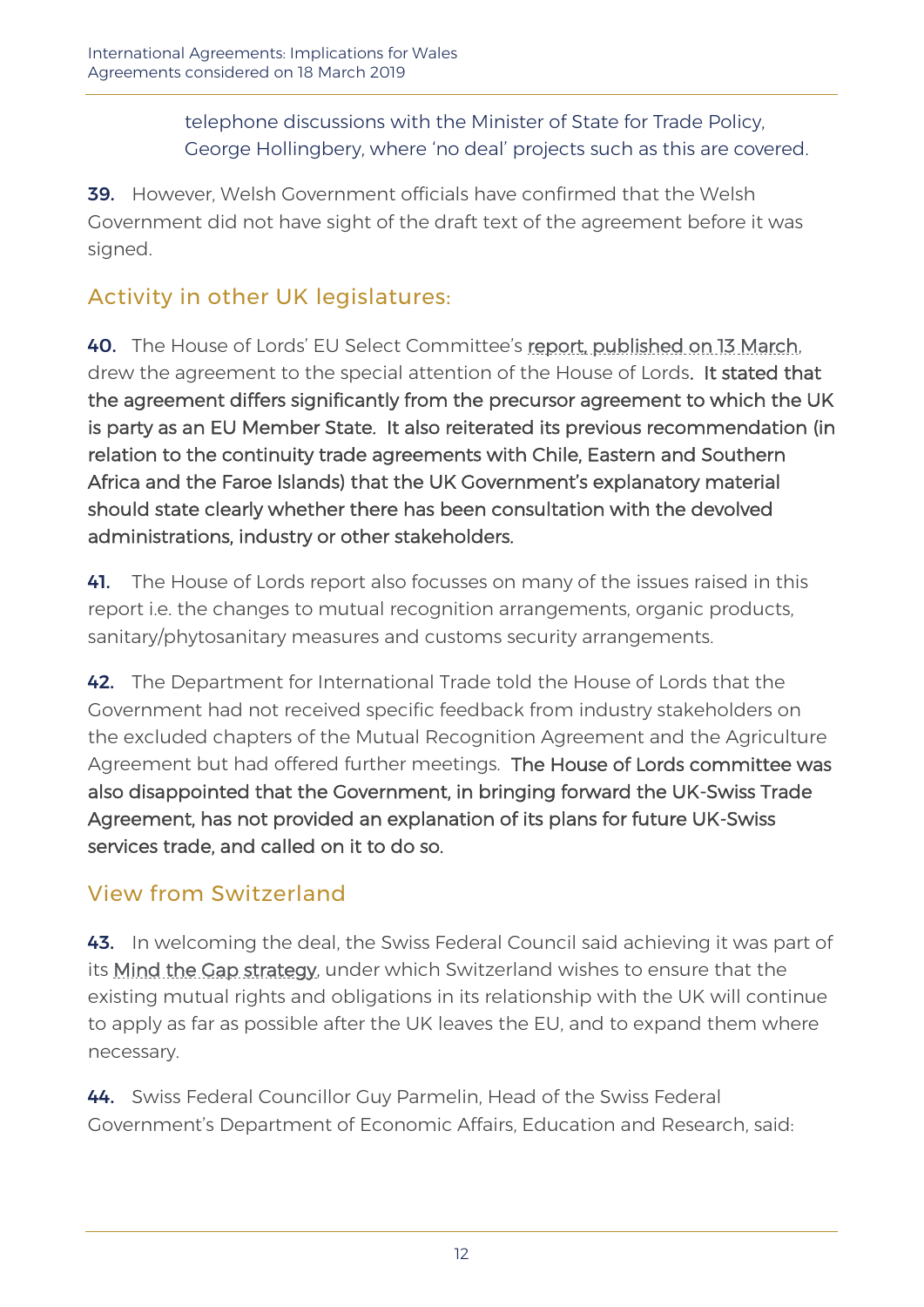I am very pleased to have signed this agreement today. It ensures continuity in our trade relations after the United Kingdom leaves the European Union and lays the foundations for our future relations.

45. Anne-Marie de Weck, President of the British-Swiss Chamber of Commerce, welcomed the agreement [stating that:](http://www.bscc.co.uk/index.php?option=com_content&view=article&id=2085&Itemid=551)

> The BSCC welcomes the signing of the UK Government's continuity trade agreement with Switzerland.

It is imperative for our members, both British and Swiss businesses, that trade continues. Switzerland is the UK's seventh largest export market, third largest non-EU market, eighth largest foreign direct investor and 10th top destination for UK outward direct investment. It is paramount that the British and Swiss governments have secured the continuation of a huge trading relationship with this agreement.

### Expert input

46. Dr Jappe Eckhardt from the University of York has provided expert input to our consideration of this agreement and his advice has contributed to the analysis in this report.

# Conclusion

Whilst we are pleased to learn that the level of engagement between the Welsh and UK Governments is improving, we are concerned that the Welsh Government did not have an opportunity to consider the text of this agreement prior to signature. This is particularly concerning given the comparative complexity of this agreement and the importance to Wales of trade with **Switzerland** 

We reiterate our call for the Welsh Government to receive access to the text of agreements prior to signature and believe that this is in the best interests of both Wales and the UK Government.

This agreement is not a simple rollover agreement. As it currently stands, there are significant gaps in the continuity it would offer in the event of the UK leaving the EU without a deal, including in areas of policy devolved to Wales, such as agriculture.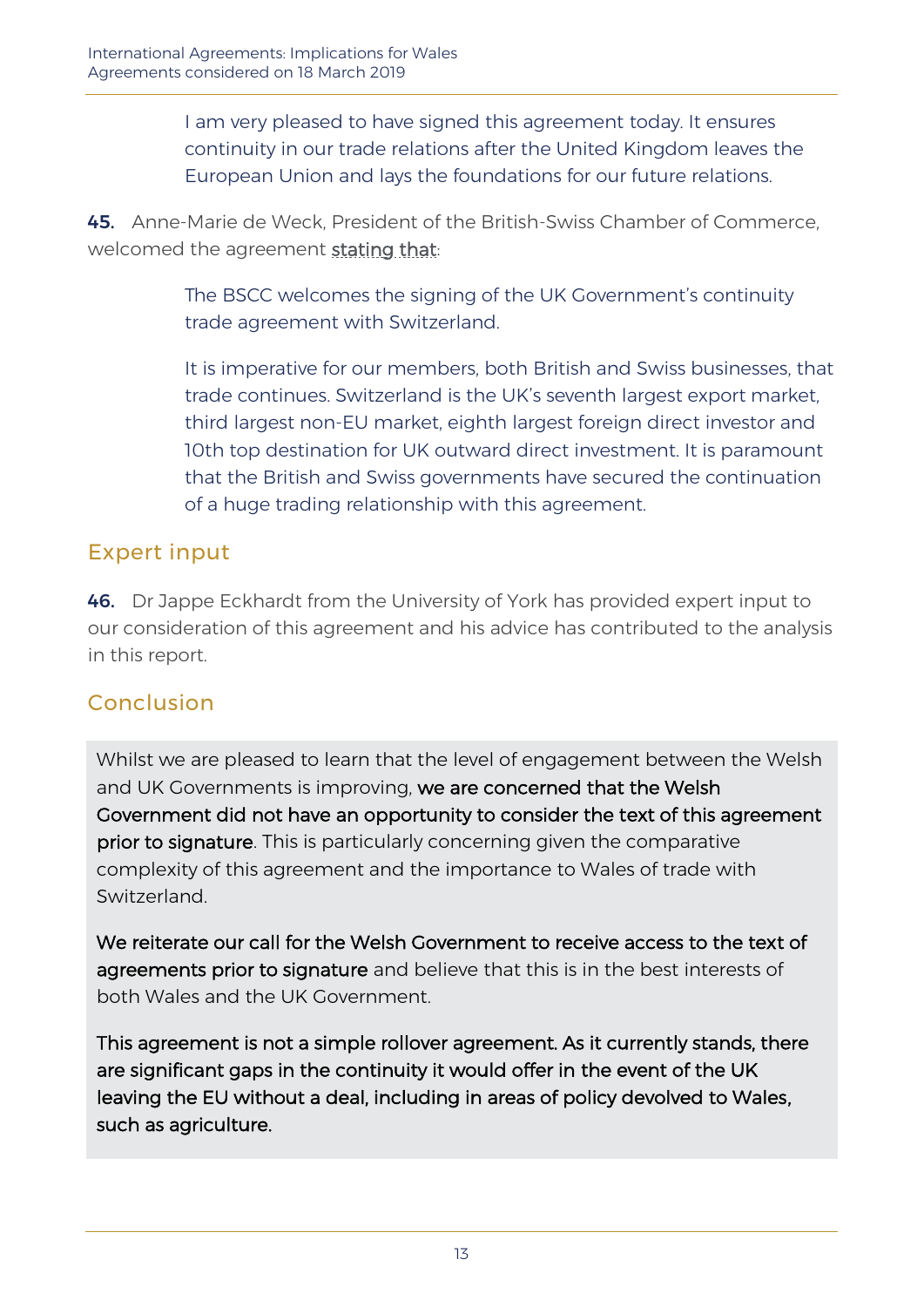We hope that the UK Government engages fully with the Welsh Government as this agreement is developed in the future and ask that the Welsh Government keeps us informed of progress.

We recommend that the Welsh Government undertakes further analysis of the gaps in the continuity under this agreement, with a view to ensuring that the UK Government is fully informed of the implications for Wales in the gap areas as steps are taken to close them.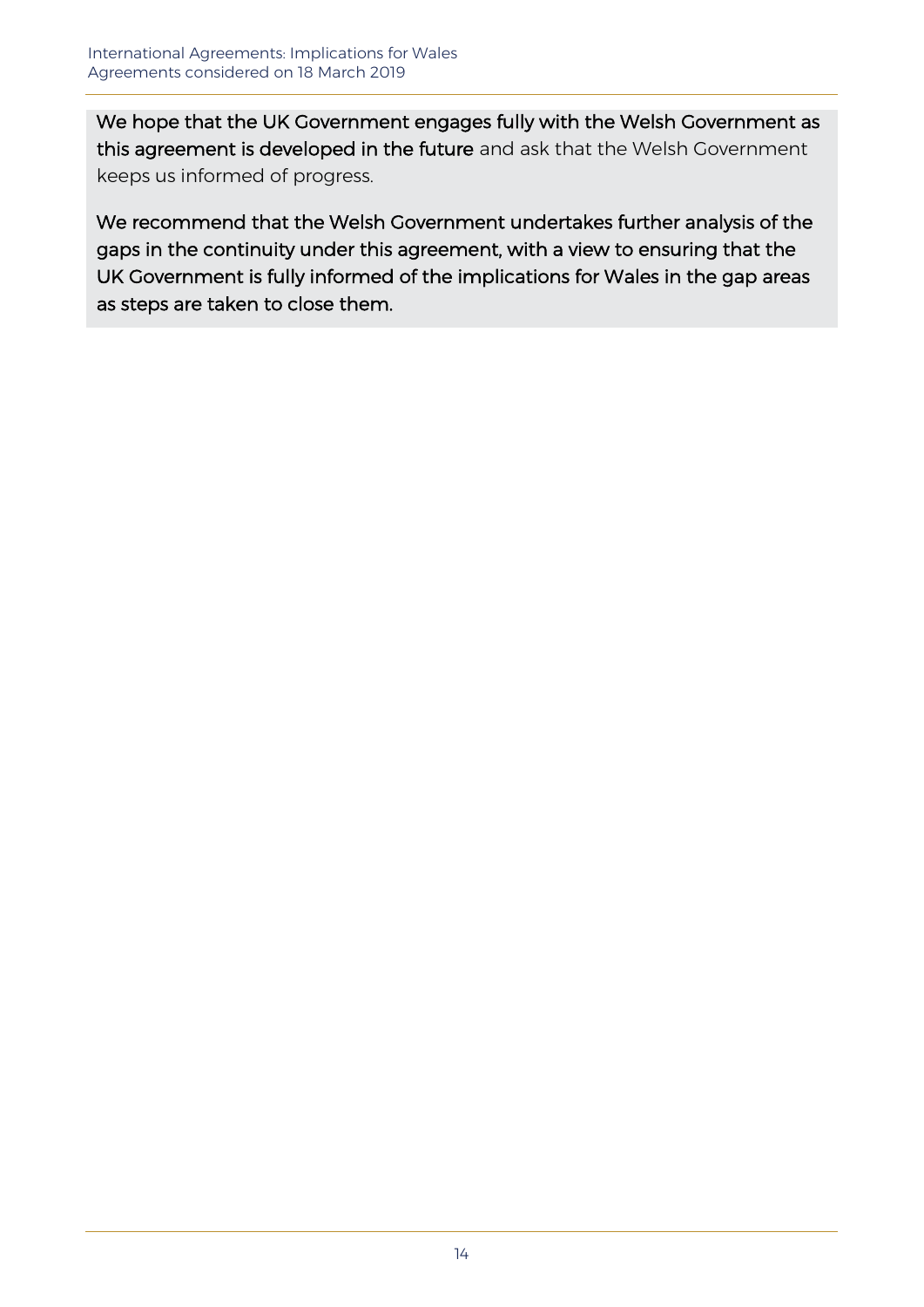# 2. The agreements with Palestine and Israel

# A note on these agreements

47. Our analysis of these agreements did not identify any particular policy or competence issues that warranted reporting.

#### **48.** However, as with several other of the agreements we have considered to date, the Welsh Government did not have sight of the text of these agreements prior to signature.

49. This is the main issue that we raise in our conclusions. However, for completeness, we have provided details of our initial assessment of the agreements.

# UK-Israel Trade and Partnership Agreement

50. The [UK-Israel Trade and Partnership Agreement w](https://www.gov.uk/government/collections/uk-israel-trade-and-partnership-agreement)as laid before the UK Parliament on 26 February 2019 and the CRAG Act 21-day period ends on 4 April 2019.

**51.** Israel is the UK's 46th largest trading partner, accounting for 0.3% of total UK trade. Total trade in goods and services between the UK and Israel was £3.9 billion in 2017. In 2017, UK exports to Israel were £2.3 billion, making it the UK's 42nd largest export market (accounting for 0.4% of all UK exports). UK imports from Israel were £1.6 billion, making it the UK's 47th largest import source (accounting for 0.3% of all UK imports).

**52.** The main goods and services exported from the UK to Israel in 2017 include:

- Other business services (legal, accounting, management consulting) -£247 million;
- **Travel services £241 million:**
- **•** Vehicles other than railway or tramway stock £230 million;
- **•** Transportation services £201 million; and
- Machinery and mechanical appliances £184 million
- **53.** The main goods and services imported from Israel into the UK in 2017 were: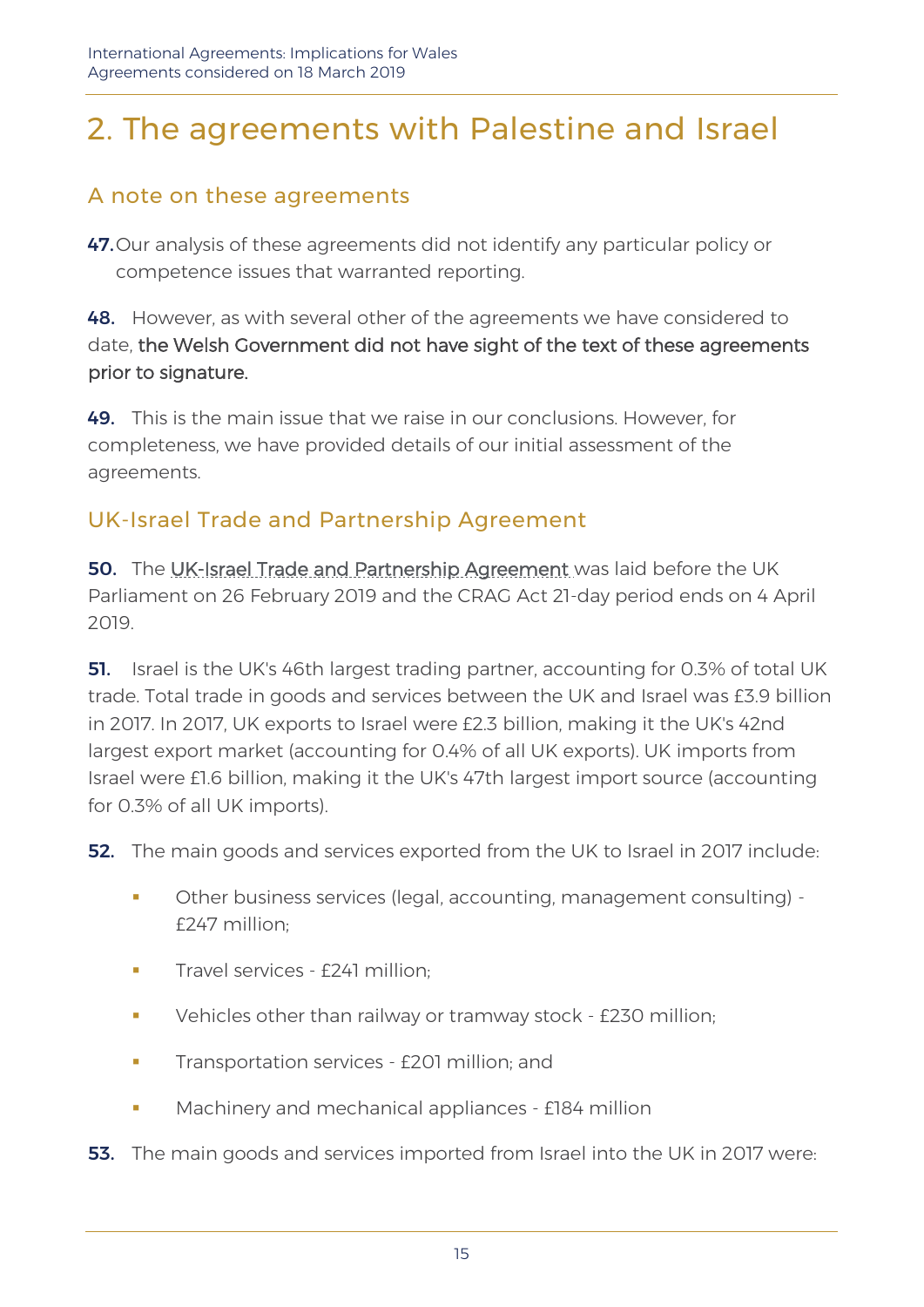- Other business services (legal, accounting, management consulting) £156 million;
- **•** Plastics and articles thereof £156 million;
- **•** Precious stones and metals £153 million:
- **■** Machinery and mechanical appliances £132 million; and
- **Electrical machinery and equipment £122 million**

54. Trade between Wales and Israel is also relatively minor, with trade in goods [between the two countries](https://www.uktradeinfo.com/Statistics/BuildYourOwnTables/Pages/Table.aspx) in 2017 being £89.9 million, representing 0.26% of all Welsh trade. Welsh exports of goods to Israel in 2017 were £47.4 million, whereas imports of goods from Israel were £42.5 million. The latest data available from 2015 shows that [Welsh service exports](https://www.ons.gov.uk/businessindustryandtrade/internationaltrade/datasets/serviceexportsbydestinationandindustrynuts1areasgreatbritain) to Israel are also relatively minor, with exports of £5 million in 2015, 0.3% of total Welsh service exports.

55. Tariffs on goods between the UK and Israel will remain the same as those in place under the EU-Israel agreement, with the exception of the size of tariff-rate quotas for certain products. The changes to tariff-rate quotas (TRQs) have been re-sized to reflect the fact that the UK is a smaller importer and exporter than the EU28. Solutions were agreed between the UK and Israel to set quotas to a sufficient level that will allow for continuity of historical trade flows, in most circumstances, for importers and exporters from both sides. Where possible, TRQs have been re-sized based on three years of customs data, which detail actual usage of the TRQs by importers. It includes information on the quantity and date of individual shipments of goods. Where there is not three years' worth of customs data, trade flow data have been used instead.

**56.** The TRQs cover UK exports of food and drink products to Israel such as meat, dairy products, fruit and vegetables. They also cover UK imports from Israel of food and drink products such as meat, fruit and vegetables. The UK Government expect that the overall, immediate, impact on UK producers and consumers resulting from this approach to resizing TRQs will be limited.

#### 57. The EU has an entry-price system (EPS) for 15 types of fruit and

vegetable. This is a variable tariff mechanism for these products during their respective, approximate European growing seasons. Under the EPS, an additional specific duty is charged in addition to the ad valorem duty, whenever the price at which the goods are imported is below a pre-determined entry price. The specific duty varies depending on the difference between the entry price and the import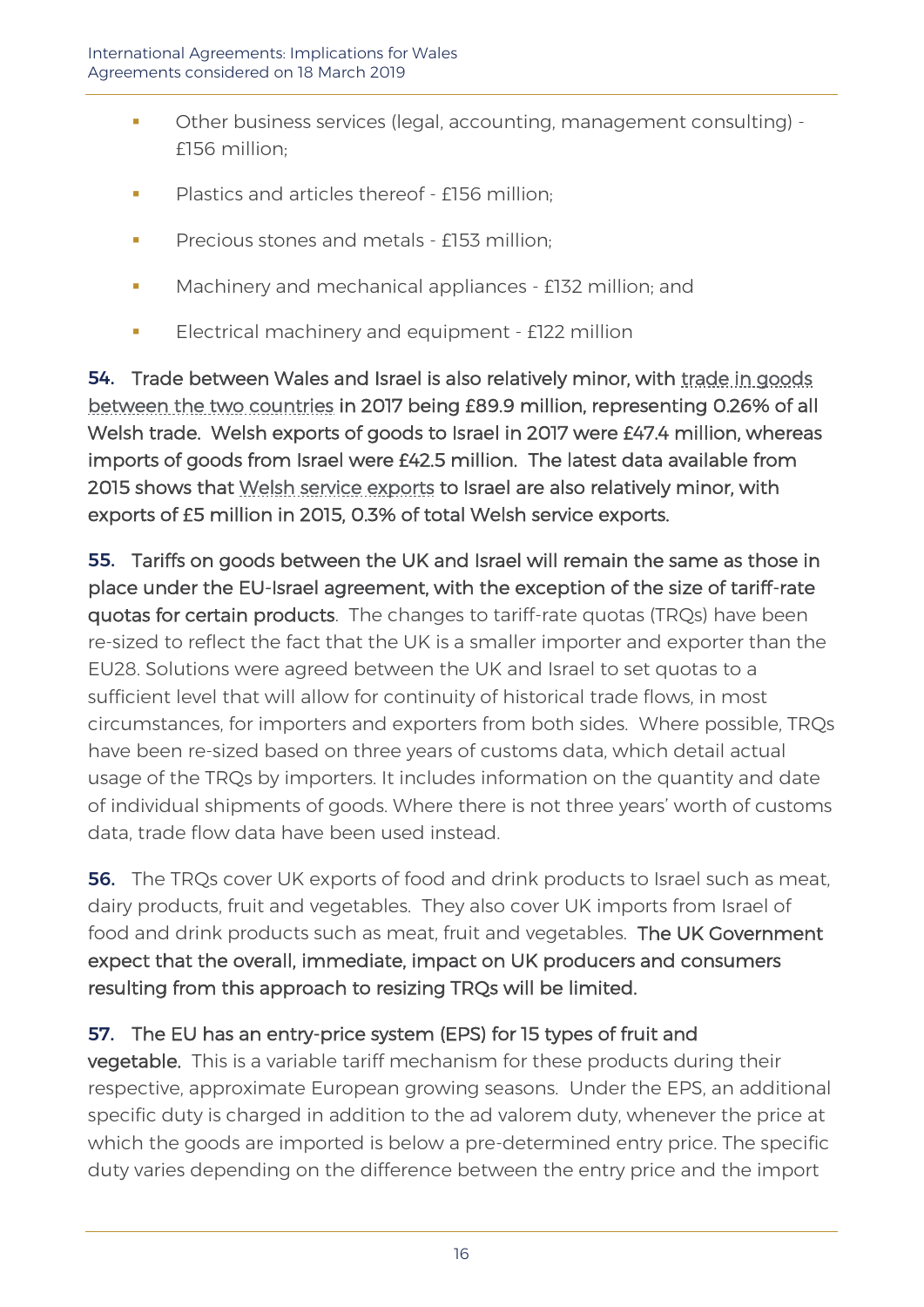price of the goods. If the import price of the consignment under cuts the entry price by more than 8%, the full bound tariff is applied.

**58.** The UK is retaining the flexibility to implement an EPS following its withdrawal from the EU. The annex to this short form agreement ensures the UK's right to operate an EPS, which reflects the EU EPS, at the time this agreement enters into force. In the event that the UK applies an EPS, this agreement provides that the ad valorem part of the duty is eliminated, but the additional specific duty is retained. The additional specific duty would be applicable, regardless of the elimination of the ad valorem part of the duty provided for by this Agreement. This approach is consistent with the preferential terms outlined in the existing EU-Israel Trade Agreements.

59. In terms of rules of origin, EU materials can be cumulated in UK and Israeli exports to one another. Furthermore, EU processing can be recognised in UK exports to Israel. These arrangements are subject to satisfying certain conditions set out in the agreement. The EU and Israel are currently contracting parties to the Regional Convention on pan-Euro-Mediterranean preferential rules of origin (PEM Convention). The UK's future relationship with the PEM Convention will, in part, depend on UK-EU arrangements, so the UK-Israel Trade Agreement reflects the provisions of the PEM Convention in a bilateral context with some modifications.

60. Commitments made between the EU and Israel on services and public procurement have been retained in the UK-Israel agreement.

61. The provisions of the EU-Israel Protocol on Conformity Assessment and Acceptance of Industrial Products (CAA) have been incorporated into the UK-Israel Agreement. The CAA reduces technical barriers to trade for pharmaceutical products, through mutual recognition of each party's inspectorate results for Good Manufacturing Practice (GMP) for pharmaceuticals. This means that Israeli inspectors do not need to inspect EU facilities and vice versa. The UK-Israel agreement keeps the aspects allowing for the mutual recognition of obligatory conformity assessment requirements. For GMP inspections, this means that the UK and Israel will continue to accept each other's inspectorate results for GMP of pharmaceuticals. This means that the existing obligations set out in the EU-Israel CAA will continue to have effect after the UK leaves the EU. This agreement covers 11% of UK goods exports to Israel, and 13% of UK goods imports from Israel.

62. The University of Sussex's Trade Policy Observatory have [set out analysis of](http://blogs.sussex.ac.uk/uktpo/files/2018/11/Briefing-paper-25-interactive1.pdf) most favoured nation clauses in each of the EU agreements that the UK wishes to 'roll over'. Israel has limited most favoured nation clauses in its agreement with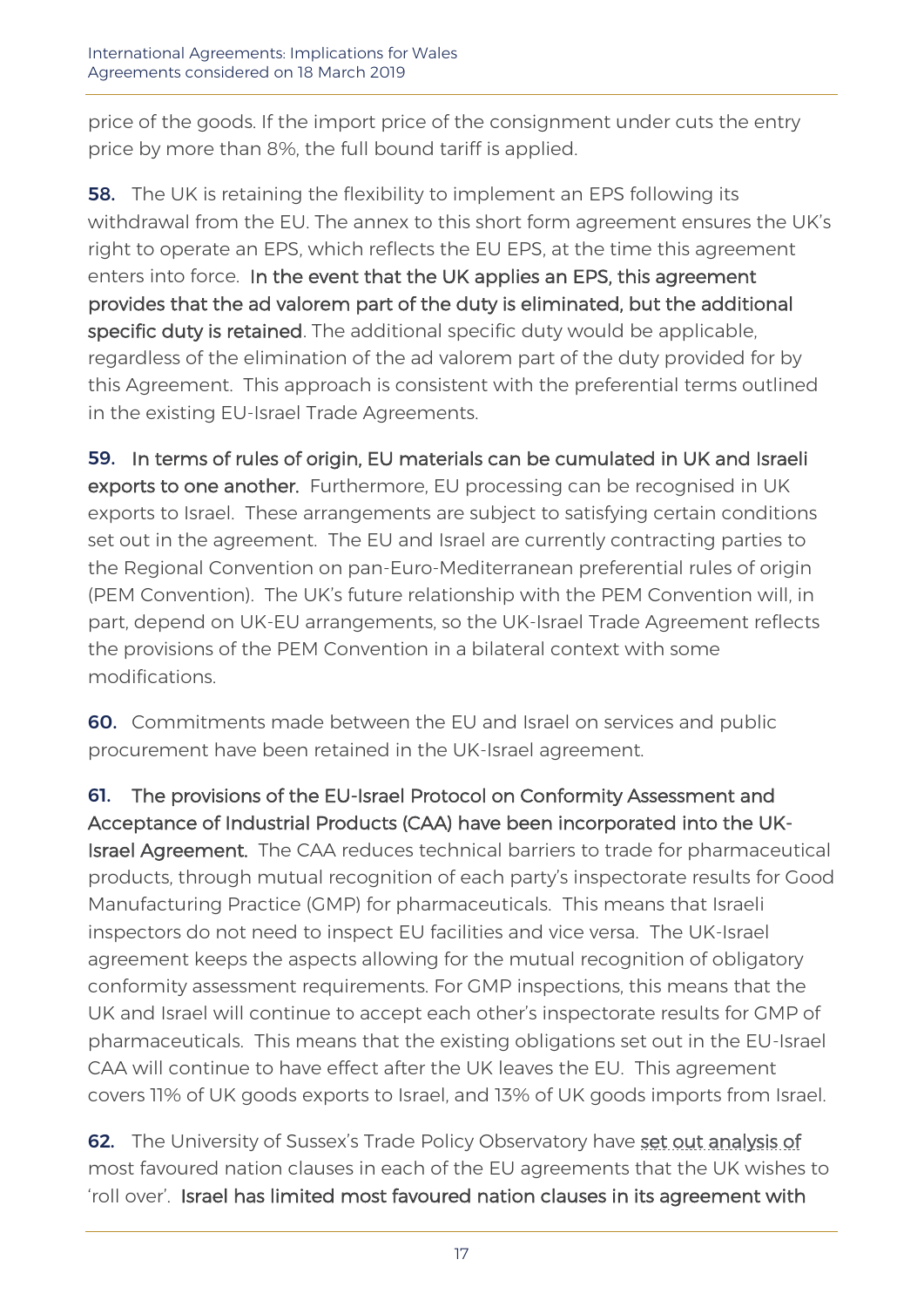the EU. These reiterate the most favoured nation clauses in the WTO's General Agreement on Trade in Services. The obligations apply to chapters on the right of establishment and supply of services, but do not apply to preferences granted in other trade agreements.

63. In terms of other matters covered by the agreement, the original EU-Israel Trade Agreement contains social security arrangements that are concerned with combining periods of insurance, employment or residence in EU Member States with periods of insurance, employment or residence in the UK, for the purpose of pensions, invalidity benefits and medical care for legally employed Israeli workers and their families. Under this agreement, citizens from Israel who are legally working in the UK are allowed to access family allowances in the UK for their family members resident in the UK. Pensions and various benefits, such as for occupational illness and invalidity can be accessed, both in the UK and if they return to Israel. The UK and Israel will not implement the measures relating to aggregation of insurance or employment until the UK and EU reach an appropriate agreement on how to do this, due to the potential for the UK not to have an appropriate data-sharing arrangement with the EU under a 'no deal' Brexit scenario. This change could potentially impact upon 20,000 Israeli citizens living in the UK and 22,000 UK citizens living in Israel. However, [it is also the case](https://www.ons.gov.uk/peoplepopulationandcommunity/populationandmigration/internationalmigration/datasets/populationoftheunitedkingdombycountryofbirthandnationalityunderlyingdatasheets) that while there are 24,000 people born in Israel that live in the UK, many of these have British nationality (less than 1,000 of whom live in Wales), as there are 5,000 Israeli nationals living in the UK.

64. The [Explanatory Memorandum](https://assets.publishing.service.gov.uk/government/uploads/system/uploads/attachment_data/file/781559/EM_CS_Israel_1.2019.odt) to the agreement states that:

The Government is also in close contact with the Devolved Administrations and continues to engage the Governments of the territories for those international relations the UK is responsible.

International relations including the making of treaties is not devolved. However as there is likely to be significant impact on Scotland, Wales and Northern Ireland, the government has regularly updated the Devolved Administrations and has shared the texts of parliamentary reports and explanatory memorandums with them.

65. In summary, trade between the UK and Israel represented 0.3% of total UK trade in goods and services in 2017, and 0.26% of Welsh trade in goods in 2017. There is a potential impact of social security changes that could potentially impact upon 20,000 Israeli citizens living in the UK and 22,000 UK citizens living in Israel, although social security is not devolved to Wales. The other changes in this agreement are relatively minor such as changes to tariff-rate quotas, and rules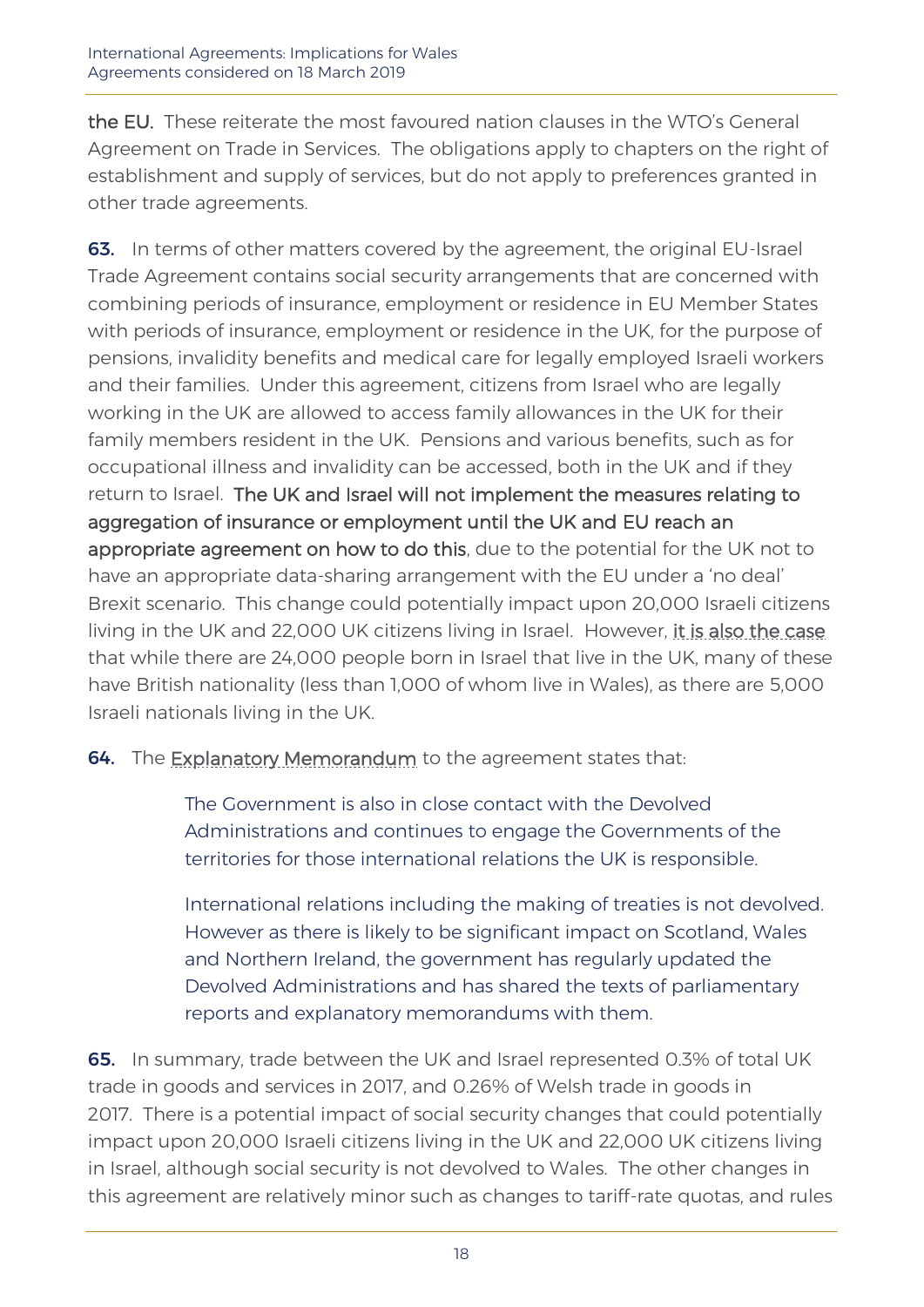of origin. The effect of other provisions such as mutual recognition of pharmaceuticals, services and public procurement will remain the same.

# UK-Palestinian Authority Interim Agreement

66. The [agreement between the UK and the Palestinian Authority](https://www.gov.uk/government/collections/uk-palestinian-authority-political-trade-and-partnership-agreement) was signed on 18 February 2019. The **Explanatory Memorandum** to the agreement clarifies the status of the agreement:

> Nothing in the UK-Palestinian Authority Interim Agreement should be interpreted as recognition by the UK of Palestine as a State. Accordingly, the Agreement is not formally a treaty falling within the scope of section 25(1) of the Constitutional Reform and Governance Act 2010. The Government has chosen to lay the Agreement before Parliament in order to provide Parliament with an equivalent opportunity to scrutinise it as it has had for other trade agreements.

**67.** The Palestinian Authority is the UK's joint 186th largest trading partner, accounting for less than 0.1% of total UK trade. Total trade in goods and services between the UK and the Palestinian Authority was £17 million in 2017. In 2017, UK exports to the Palestinian Authority were £15 million, making it the UK's joint 174th largest export market (accounting for less than 0.1% of all UK exports). UK imports from the Palestinian Authority were £2 million, making it the UK's joint 177th largest import source (accounting for less than 0.1% of all UK imports).

68. Of the UK's exports to the Palestinian Authority in 2017, £12 million were in services, and £4 million were vehicles other than railway or tramway stock. The main UK imports from the Palestinian Authority are services; edible fruit and nuts; and animal or vegetable fats and oils.

69. Data for trade in goods and services between Wales and the Palestinian Authority are not available from the published datasets due to the low volume of trade.

# 70. The EU has an entry-price system (EPS) for 15 types of fruit and

vegetable. This is a variable tariff mechanism for these products during their respective, approximate European growing seasons. Under the EPS, an additional specific duty is charged in addition to the ad valorem duty, whenever the price at which the goods are imported is below a pre-determined entry price. The specific duty varies depending on the difference between the entry price and the import price of the goods. If the import price of the consignment under cuts the entry price by more than 8%, the full bound tariff is applied.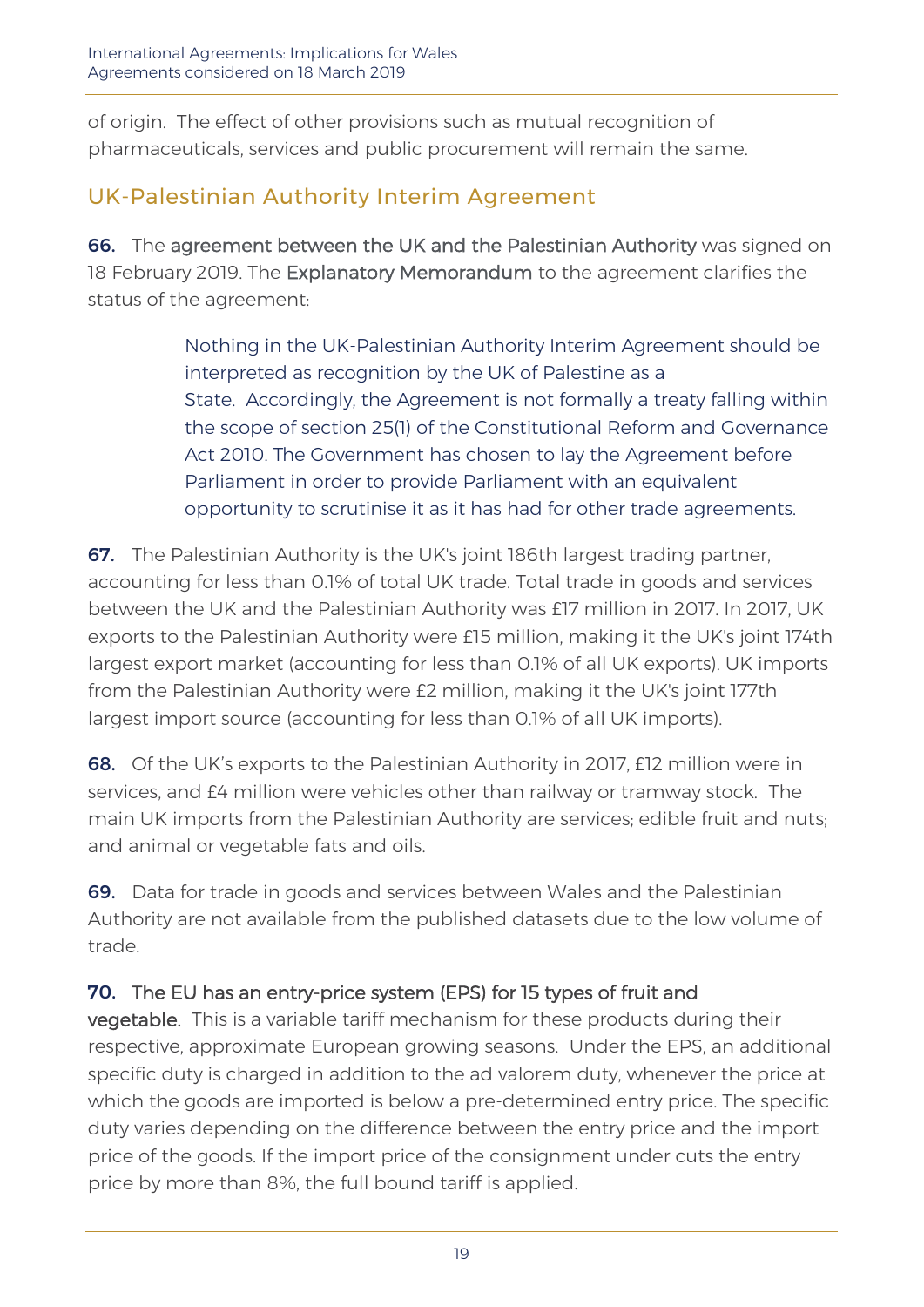#### 71. The UK is retaining the flexibility to implement an EPS following its

withdrawal from the EU. The annex to this short form agreement ensures the UK's right to operate an EPS, which reflects the EU EPS, at the time this agreement enters into force. In the event that the UK applies an EPS, this agreement provides that the ad valorem part of the duty is eliminated, but the additional specific duty is retained. The additional specific duty would be applicable, regardless of the elimination of the ad valorem part of the duty provided for by this Agreement. This approach is consistent with the preferential terms outlined in the existing EU-Palestinian Authority Agreement.

#### 72. In terms of rules of origin, EU materials can be cumulated in UK and

Palestinian Authority exports to one another. Furthermore, EU processing can be recognised in UK exports to the Palestinian Authority. These arrangements are subject to satisfying certain conditions set out in the agreement. The EU and the Palestinian Authority are currently contracting parties to the Regional Convention on pan-Euro-Mediterranean preferential rules of origin (PEM Convention). The UK's future relationship with the PEM Convention will, in part, depend on UK-EU arrangements, so the UK-Palestinian Authority Agreement reflects the provisions of the PEM Convention in a bilateral context with some modifications.

**73.** Commitments made between the EU and the Palestinian Authority on services have been retained in the UK-Palestinian Authority agreement.

74. The agreement between the EU and the Palestinian Authority included 'level playing field' provisions which related to competition, subsidies/state aid and state-owned enterprises, based on EU criteria. These have been removed, and the UK Government do not believe it would have been appropriate to replicate this in a bilateral context. The UK Government do not anticipate the removal of this provision will impact on British businesses as they will continue to be subject to UK domestic law which will not be in conflict with the provisions of the agreements.

75. The University of Sussex's Trade Policy Observatory have [set out analysis of](http://blogs.sussex.ac.uk/uktpo/files/2018/11/Briefing-paper-25-interactive1.pdf) most favoured nation clauses in each of the EU agreements that the UK wishes to 'roll over'. There are no most favoured nation clauses in this agreement that would impact upon any of the UK's other free trade agreements.

**76.** The UK and the Palestinian Authority have also replicated a Common Declaration on cooperation on sanitary and phytosanitary or technical barriers to trade issues.

77. The [Explanatory Memorandum](https://assets.publishing.service.gov.uk/government/uploads/system/uploads/attachment_data/file/781563/EM_MS_14.2019_PLO.odt) to the agreement states that: